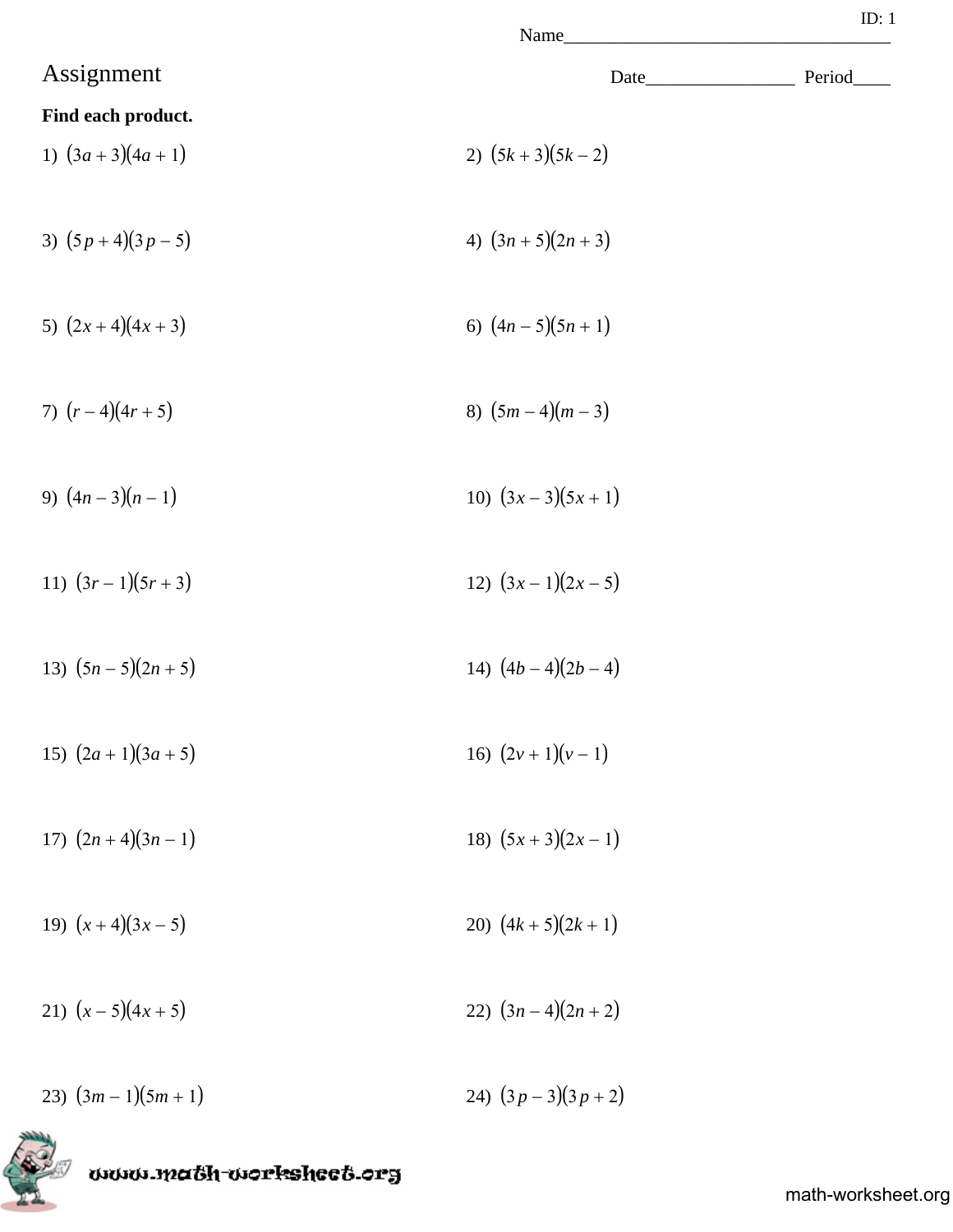### Answers to Assignment (ID: 1)

| 1) $12a^2 + 15a + 3$   | 2) $25k^2 + 5k - 6$   | 3) $15p^2 - 13p - 20$ | 4) $6n^2 + 19n + 15$ |
|------------------------|-----------------------|-----------------------|----------------------|
| 5) $8x^2 + 22x + 12$   | 6) $20n^2 - 21n - 5$  | 7) $4r^2 - 11r - 20$  | 8) $5m^2 - 19m + 12$ |
| 9) $4n^2 - 7n + 3$     | 10) $15x^2 - 12x - 3$ | 11) $15r^2 + 4r - 3$  | 12) $6x^2 - 17x + 5$ |
| 13) $10n^2 + 15n - 25$ | 14) $8b^2 - 24b + 16$ | 15) $6a^2 + 13a + 5$  | 16) $2v^2 - v - 1$   |
| 17) $6n^2 + 10n - 4$   | 18) $10x^2 + x - 3$   | 19) $3x^2 + 7x - 20$  | 20) $8k^2 + 14k + 5$ |
| 21) $4x^2 - 15x - 25$  | 22) $6n^2 - 2n - 8$   | 23) $15m^2 - 2m - 1$  | 24) $9p^2-3p-6$      |

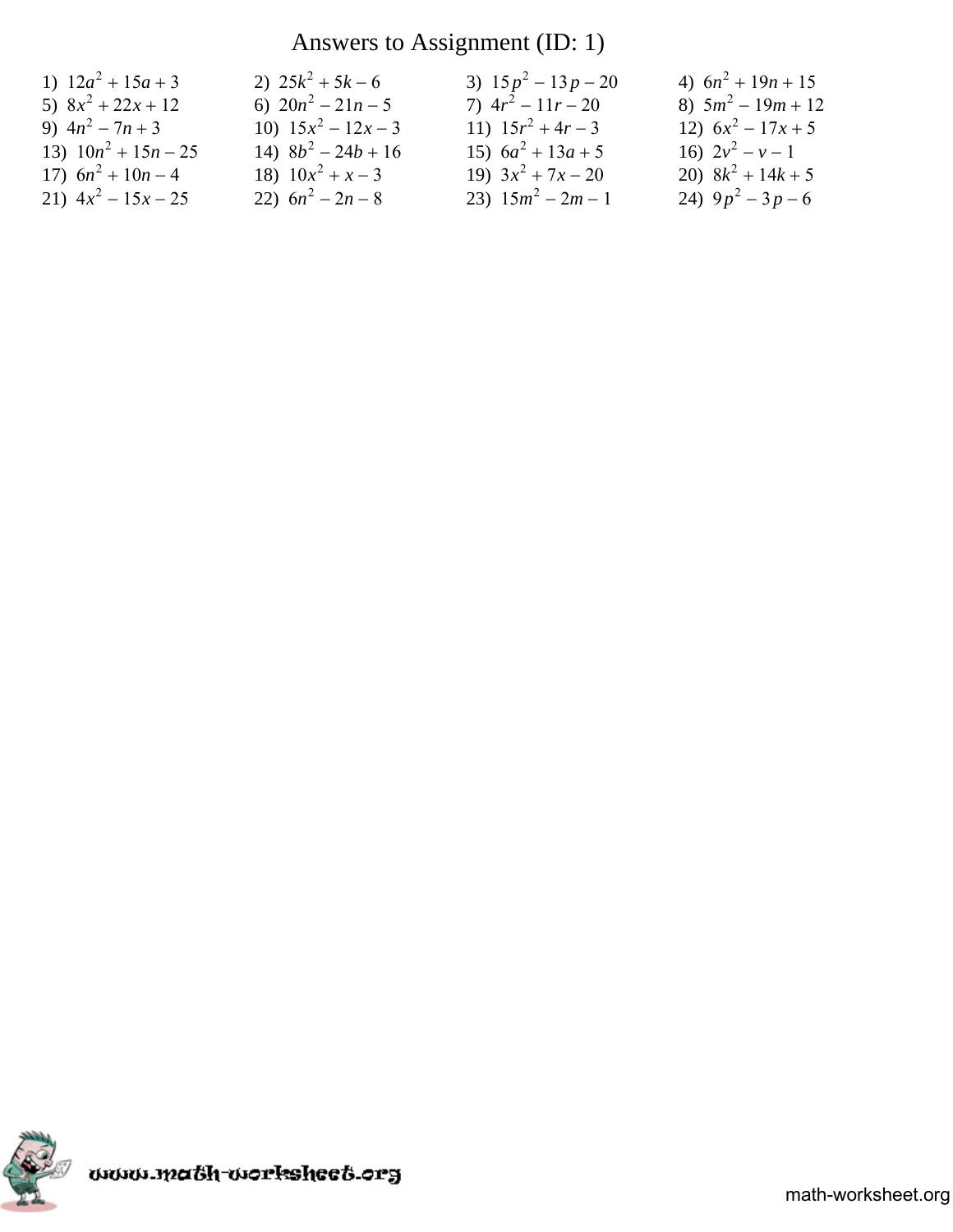| Name |  |
|------|--|

|                    | Name                  |         |
|--------------------|-----------------------|---------|
| Assignment         | Date_                 | Period_ |
| Find each product. |                       |         |
| 1) $(2r-5)(2r-2)$  | 2) $(5n-2)(3n+1)$     |         |
|                    |                       |         |
| 3) $(5b-1)(4b-3)$  | 4) $(2x-2)(x-2)$      |         |
|                    |                       |         |
| 5) $(4x+1)(x+2)$   | 6) $(2v+1)(v-2)$      |         |
|                    |                       |         |
| 7) $(a+2)(5a-4)$   | 8) $(4n+2)(4n-1)$     |         |
|                    |                       |         |
| 9) $(4p+3)(2p+1)$  | 10) $(3k+3)(k+4)$     |         |
| 11) $(5x-2)(3x-4)$ |                       |         |
|                    | 12) $(3m-5)(2m+2)$    |         |
| 13) $(5r-5)(5r-1)$ | 14) $(2n + 5)(n - 5)$ |         |
|                    |                       |         |
| 15) $(2x-4)(x-3)$  | 16) $(2n-3)(2n+4)$    |         |
|                    |                       |         |
| 17) $(4b-2)(3b+1)$ | 18) $(v-1)(v-2)$      |         |
|                    |                       |         |
| 19) $(4n-3)(n-5)$  | 20) $(x-1)(2x-5)$     |         |
|                    |                       |         |
| 21) $(2v-3)(5v+2)$ | 22) $(5a+5)(3a+2)$    |         |
|                    |                       |         |
| 23) $(5x+3)(4x+2)$ | 24) $(3x+2)(3x+4)$    |         |



www.ma&h-workshee&.org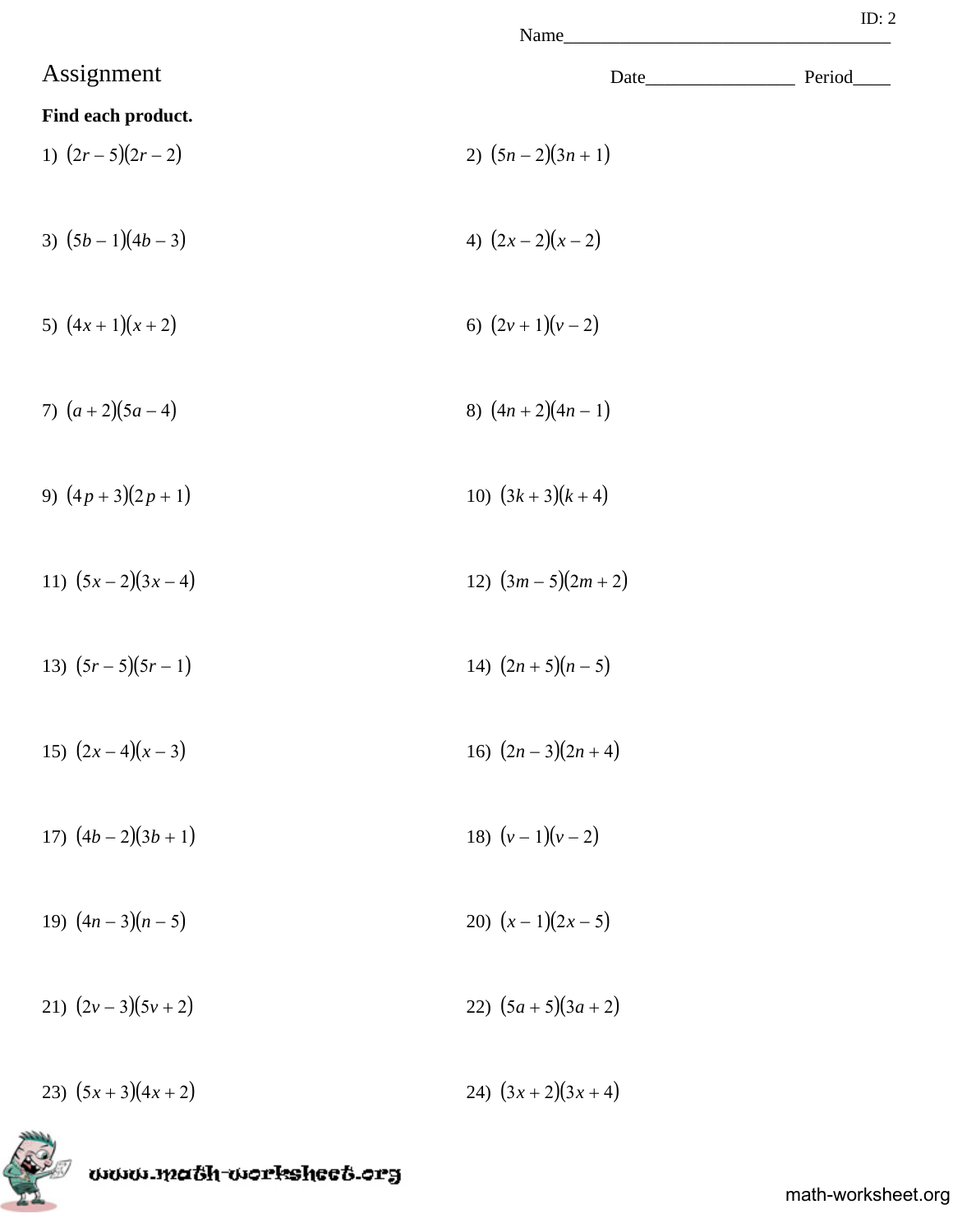## Answers to Assignment (ID: 2)

| 1) $4r^2 - 14r + 10$  | 2) $15n^2 - n - 2$     | 3) $20b^2 - 19b + 3$  | 4) $2x^2-6x+4$       |
|-----------------------|------------------------|-----------------------|----------------------|
| 5) $4x^2 + 9x + 2$    | 6) $2v^2-3v-2$         | 7) $5a^2 + 6a - 8$    | 8) $16n^2 + 4n - 2$  |
| 9) $8p^2 + 10p + 3$   | 10) $3k^2 + 15k + 12$  | 11) $15x^2 - 26x + 8$ | 12) $6m^2 - 4m - 10$ |
| 13) $25r^2 - 30r + 5$ | 14) $2n^2 - 5n - 25$   | 15) $2x^2 - 10x + 12$ | 16) $4n^2 + 2n - 12$ |
| 17) $12b^2 - 2b - 2$  | 18) $v^2-3v+2$         | 19) $4n^2 - 23n + 15$ | 20) $2x^2 - 7x + 5$  |
| 21) $10v^2 - 11v - 6$ | 22) $15a^2 + 25a + 10$ | 23) $20x^2 + 22x + 6$ | 24) $9x^2 + 18x + 8$ |

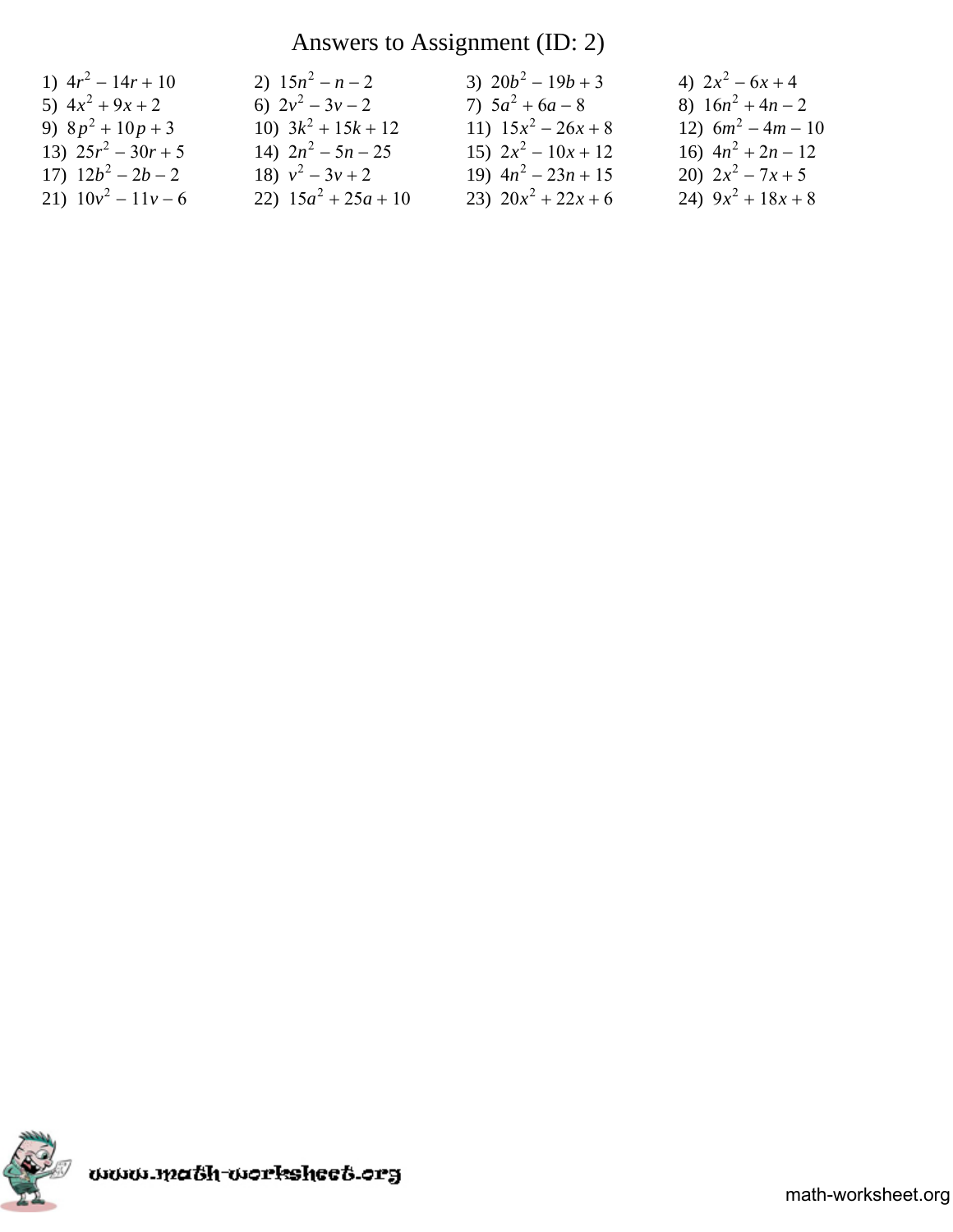| ame |  |
|-----|--|

|                    | Name                   |        |
|--------------------|------------------------|--------|
| Assignment         |                        | Period |
| Find each product. |                        |        |
| 1) $(2k+4)(3k-5)$  | 2) $(4n-2)(n+1)$       |        |
| 3) $(5x-5)(4x-1)$  | 4) $(5p+5)(4p+3)$      |        |
| 5) $(n-4)(3n-3)$   | 6) $(x-3)(x-2)$        |        |
| 7) $(m-2)(4m+5)$   | 8) $(4r-3)(4r-2)$      |        |
| 9) $(3b-1)(5b+4)$  | 10) $(3n-2)(4n-5)$     |        |
| 11) $(5n+1)(5n+3)$ | 12) $(2x-3)(5x+1)$     |        |
| 13) $(2v+4)(3v-4)$ | 14) $(5a+2)(a+2)$      |        |
| 15) $(k+2)(2k-2)$  | 16) $(2p+5)(5p+5)$     |        |
| 17) $(n+5)(2n+3)$  | 18) $(4x+4)(x+3)$      |        |
| 19) $(3r-5)(r+5)$  | 20) $(3m + 5)(3m - 2)$ |        |
| 21) $(2n-3)(3n-1)$ | 22) $(x-3)(4x+3)$      |        |
| 23) $(3b-3)(5b-4)$ | 24) $(5v-2)(2v+3)$     |        |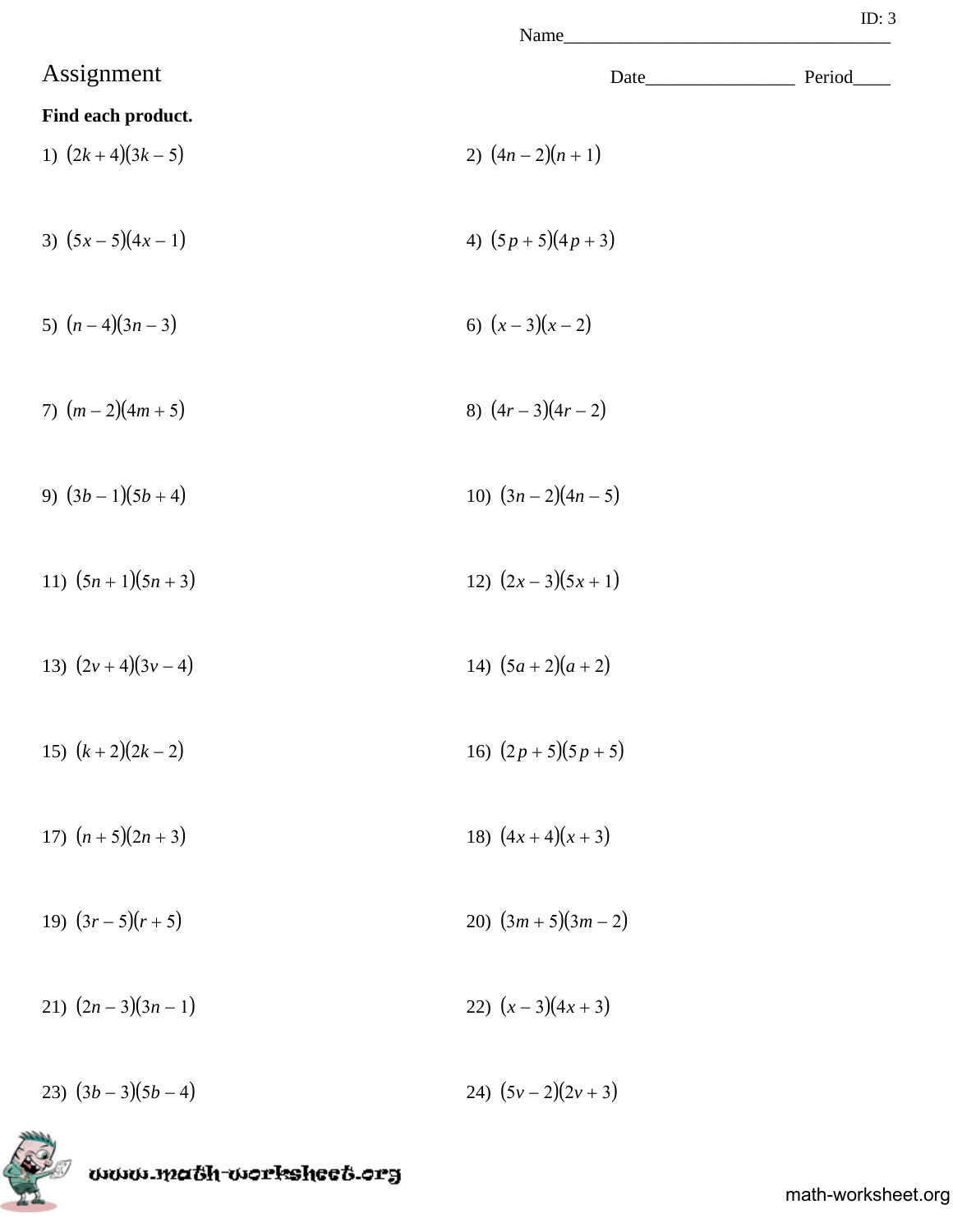### Answers to Assignment (ID: 3)

| 1) $6k^2 + 2k - 20$   | 2) $4n^2 + 2n - 2$     | 3) $20x^2 - 25x + 5$   | 4) $20p^2 + 35p + 15$  |
|-----------------------|------------------------|------------------------|------------------------|
| 5) $3n^2 - 15n + 12$  | 6) $x^2-5x+6$          | 7) $4m^2 - 3m - 10$    | 8) $16r^2 - 20r + 6$   |
| 9) $15b^2 + 7b - 4$   | 10) $12n^2 - 23n + 10$ | 11) $25n^2 + 20n + 3$  | 12) $10x^2 - 13x - 3$  |
| 13) $6v^2 + 4v - 16$  | 14) $5a^2 + 12a + 4$   | 15) $2k^2 + 2k - 4$    | 16) $10p^2 + 35p + 25$ |
| 17) $2n^2 + 13n + 15$ | 18) $4x^2 + 16x + 12$  | 19) $3r^2 + 10r - 25$  | 20) $9m^2 + 9m - 10$   |
| 21) $6n^2 - 11n + 3$  | 22) $4x^2 - 9x - 9$    | 23) $15b^2 - 27b + 12$ | 24) $10v^2 + 11v - 6$  |

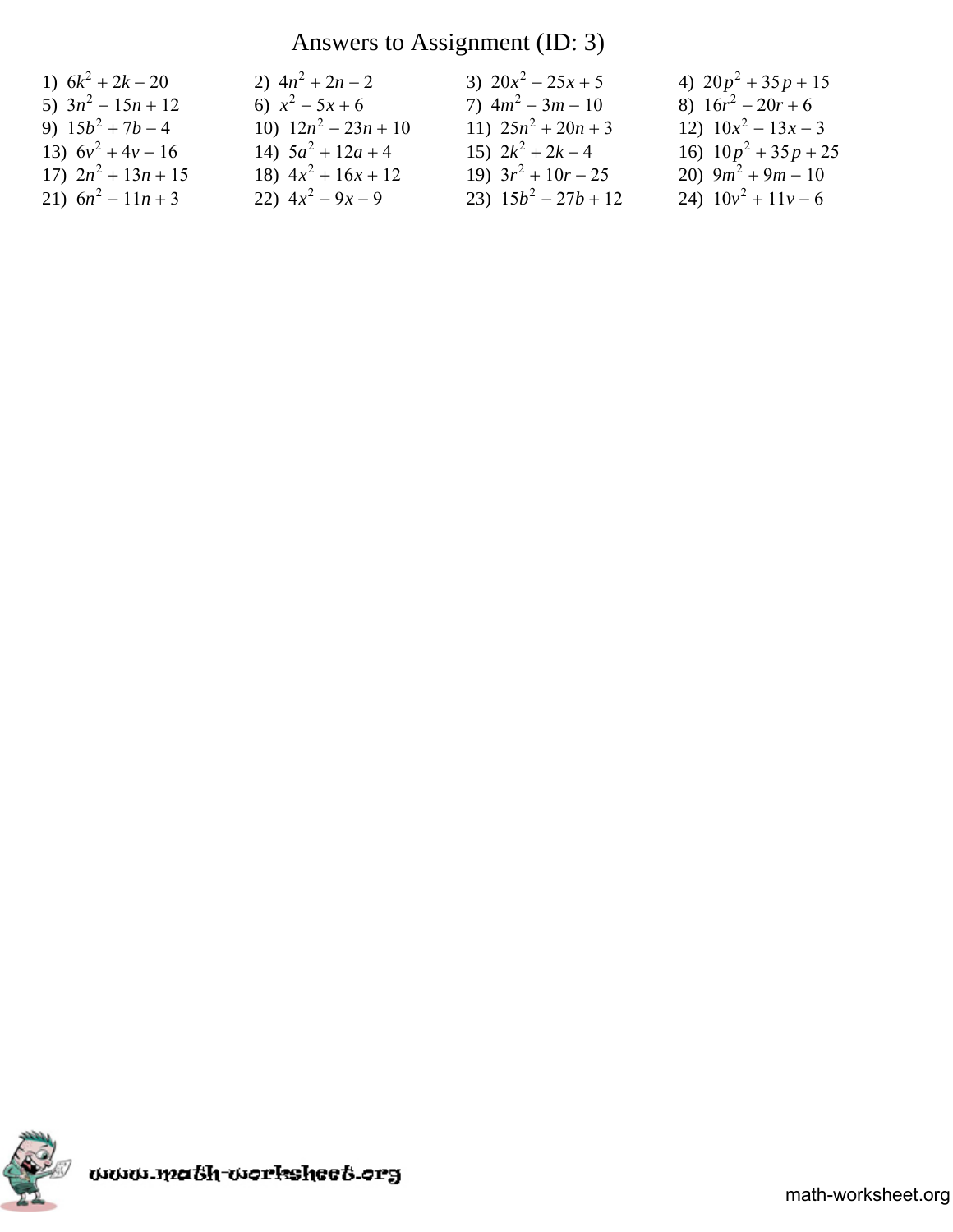|                    | Name               | ID: $4$ |
|--------------------|--------------------|---------|
| Assignment         |                    | Period  |
| Find each product. |                    |         |
| 1) $(2n-1)(5n-2)$  | 2) $(4a-4)(5a+1)$  |         |
| 3) $(x-1)(3x+2)$   | 4) $(v+1)(3v+2)$   |         |
| 5) $(x+2)(5x-1)$   | 6) $(5n+2)(5n+1)$  |         |
| 7) $(k-2)(4k+1)$   | 8) $(3x+2)(5x+1)$  |         |
| 9) $(3p+5)(5p+1)$  | 10) $(4n-4)(4n-4)$ |         |
| 11) $(5x+5)(x+5)$  | 12) $(2m-4)(4m-4)$ |         |
| 13) $(4r-4)(r-4)$  | 14) $(n-2)(4n+5)$  |         |
| 15) $(4v-1)(2v+5)$ | 16) $(4b-1)(b-2)$  |         |
| 17) $(5x-3)(2x+5)$ | 18) $(5x+3)(4x-1)$ |         |
| 19) $(3x-2)(4x-1)$ | 20) $(3a+1)(2a-4)$ |         |

- 21)  $(4k+2)(4k-1)$  22)  $(2p+3)(5p+1)$
- 23)  $(2x+4)(2x-2)$  24)  $(5n+4)(4n-5)$



www.ma6h-workshee6.org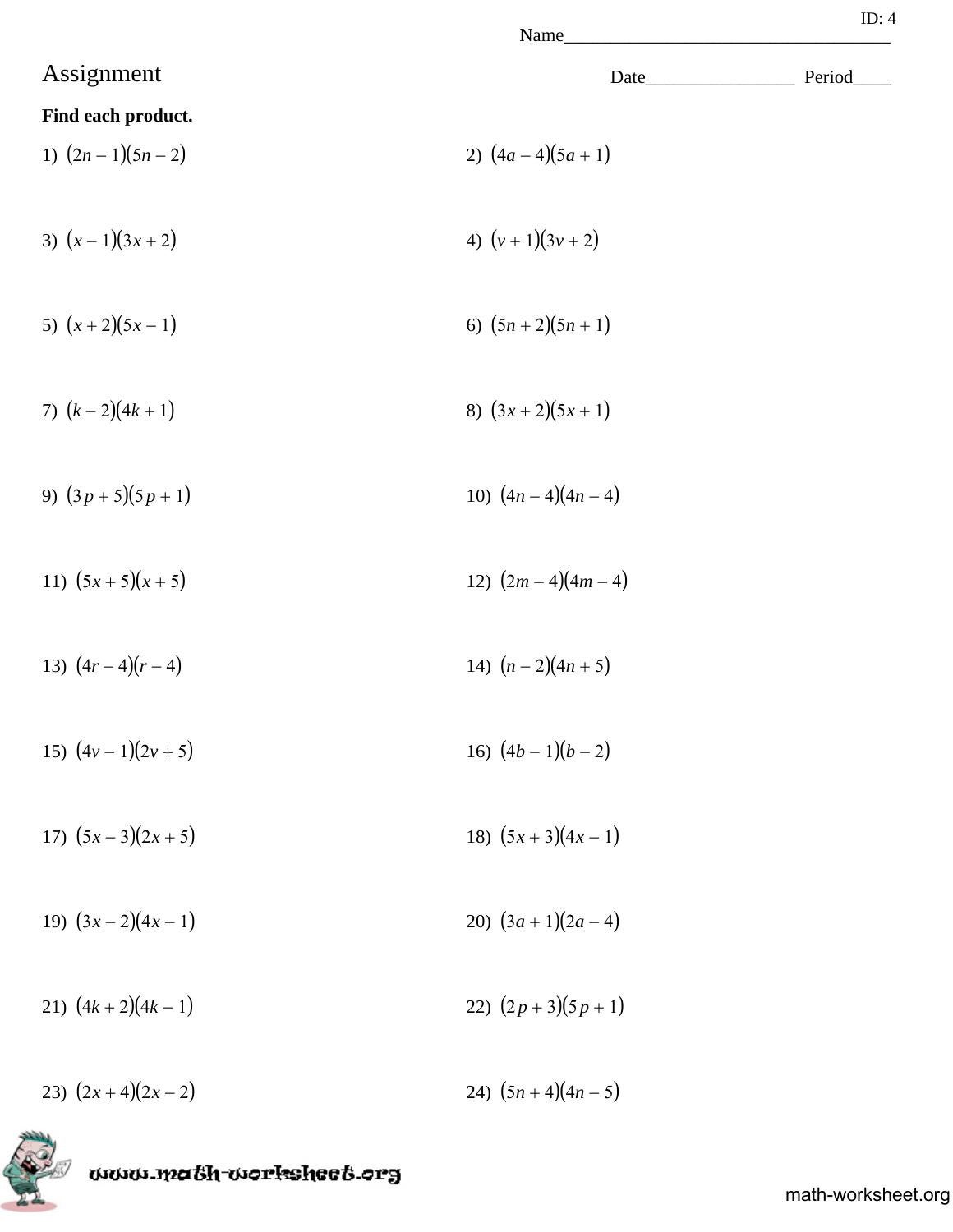## Answers to Assignment (ID: 4)

| 1) $10n^2 - 9n + 2$    | 2) $20a^2 - 16a - 4$   | 3) $3x^2 - x - 2$     | 4) $3v^2 + 5v + 2$    |
|------------------------|------------------------|-----------------------|-----------------------|
| 5) $5x^2 + 9x - 2$     | 6) $25n^2 + 15n + 2$   | 7) $4k^2 - 7k - 2$    | 8) $15x^2 + 13x + 2$  |
| 9) $15p^2 + 28p + 5$   | 10) $16n^2 - 32n + 16$ | 11) $5x^2 + 30x + 25$ | 12) $8m^2 - 24m + 16$ |
| 13) $4r^2 - 20r + 16$  | 14) $4n^2 - 3n - 10$   | 15) $8v^2 + 18v - 5$  | 16) $4b^2 - 9b + 2$   |
| 17) $10x^2 + 19x - 15$ | 18) $20x^2 + 7x - 3$   | 19) $12x^2 - 11x + 2$ | 20) $6a^2 - 10a - 4$  |
| 21) $16k^2 + 4k - 2$   | 22) $10p^2 + 17p + 3$  | 23) $4x^2 + 4x - 8$   | 24) $20n^2 - 9n - 20$ |

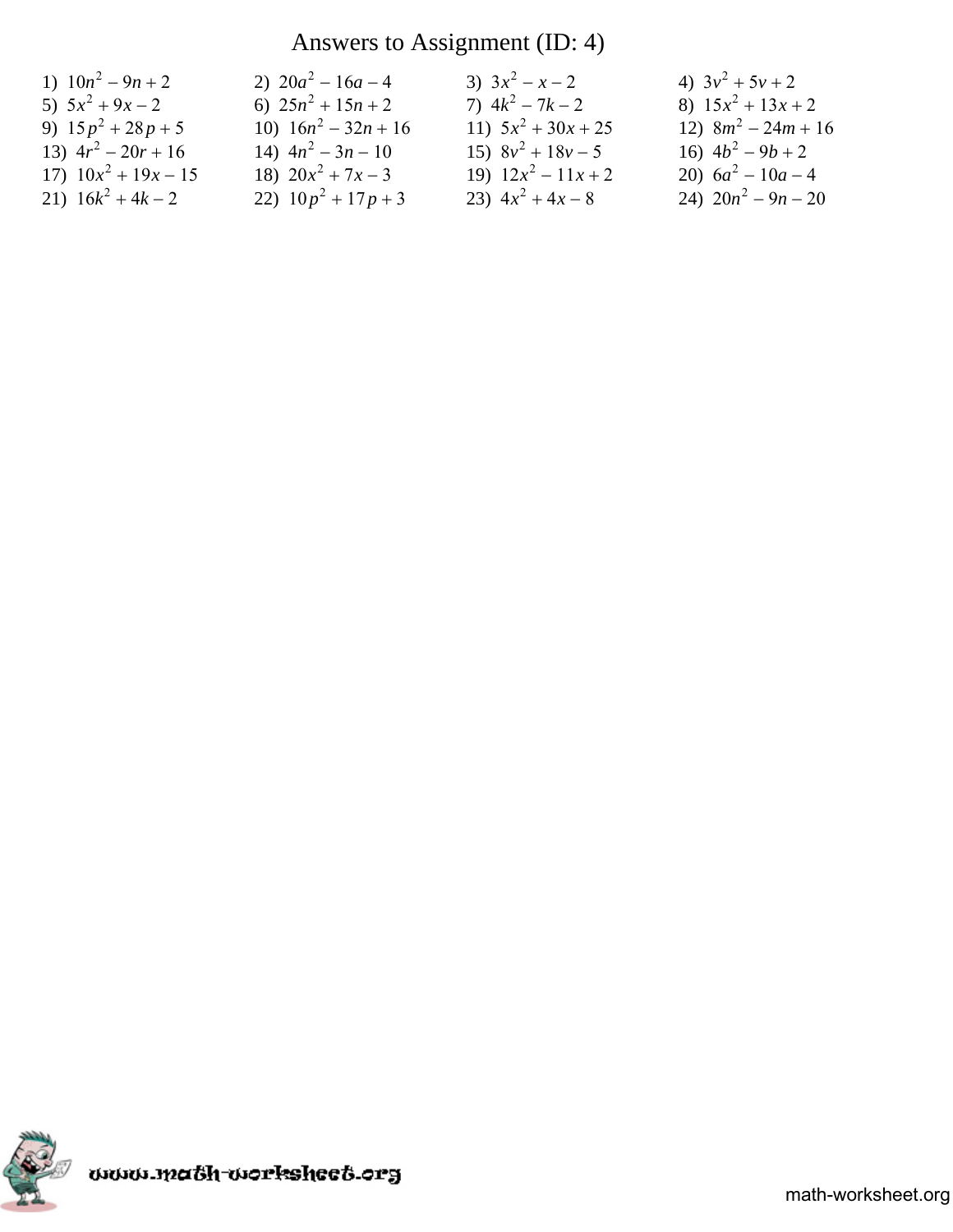|                        | Name               | ID: $5$ |
|------------------------|--------------------|---------|
| Assignment             | Date_              | Period  |
| Find each product.     |                    |         |
| 1) $(2r+5)(4r-2)$      | 2) $(5n-4)(4n-2)$  |         |
| 3) $(4x-4)(3x-3)$      | 4) $(m+5)(5m+3)$   |         |
| 5) $(3v-3)(3v-1)$      | 6) $(b-3)(4b-3)$   |         |
| 7) $(2a-2)(2a-3)$      | 8) $(5k+1)(5k-3)$  |         |
| 9) $(x-5)(3x-3)$       | 10) $(3n+2)(4n-2)$ |         |
| 11) $(5x+1)(4x-3)$     | 12) $(2x+2)(x+1)$  |         |
| 13) $(4n+2)(3n-1)$     | 14) $(4k+3)(3k-4)$ |         |
| 15) $(4n + 5)(4n - 3)$ | 16) $(3x+5)(3x-4)$ |         |
| 17) $(3r-5)(3r+2)$     | 18) $(m-5)(4m-4)$  |         |
| 19) $(p+4)(p+3)$       | 20) $(3x-3)(4x-1)$ |         |
| 21) $(5n-2)(n-5)$      | 22) $(2b-2)(2b+4)$ |         |

23)  $(2v-1)(4v-5)$  24)  $(5x-1)(5x-3)$ 



www.math-worksheet.org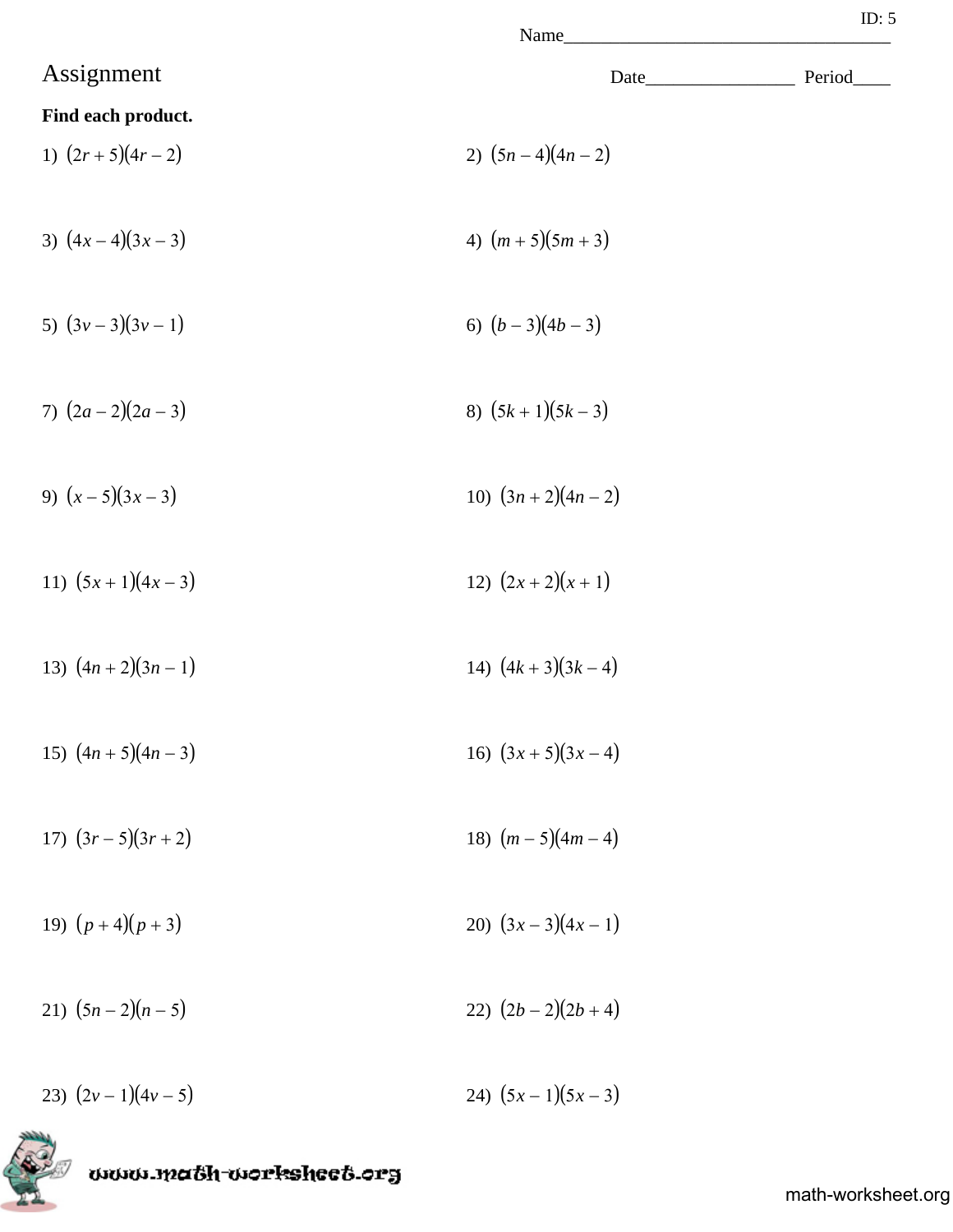## Answers to Assignment (ID: 5)

| 1) $8r^2 + 16r - 10$  | 2) $20n^2 - 26n + 8$  | 3) $12x^2 - 24x + 12$ | 4) $5m^2 + 28m + 15$  |
|-----------------------|-----------------------|-----------------------|-----------------------|
| 5) $9v^2 - 12v + 3$   | 6) $4b^2 - 15b + 9$   | 7) $4a^2 - 10a + 6$   | 8) $25k^2 - 10k - 3$  |
| 9) $3x^2 - 18x + 15$  | 10) $12n^2 + 2n - 4$  | 11) $20x^2 - 11x - 3$ | 12) $2x^2 + 4x + 2$   |
| 13) $12n^2 + 2n - 2$  | 14) $12k^2 - 7k - 12$ | 15) $16n^2 + 8n - 15$ | 16) $9x^2 + 3x - 20$  |
| 17) $9r^2 - 9r - 10$  | 18) $4m^2 - 24m + 20$ | 19) $p^2 + 7p + 12$   | 20) $12x^2 - 15x + 3$ |
| 21) $5n^2 - 27n + 10$ | 22) $4b^2 + 4b - 8$   | 23) $8v^2 - 14v + 5$  | 24) $25x^2 - 20x + 3$ |

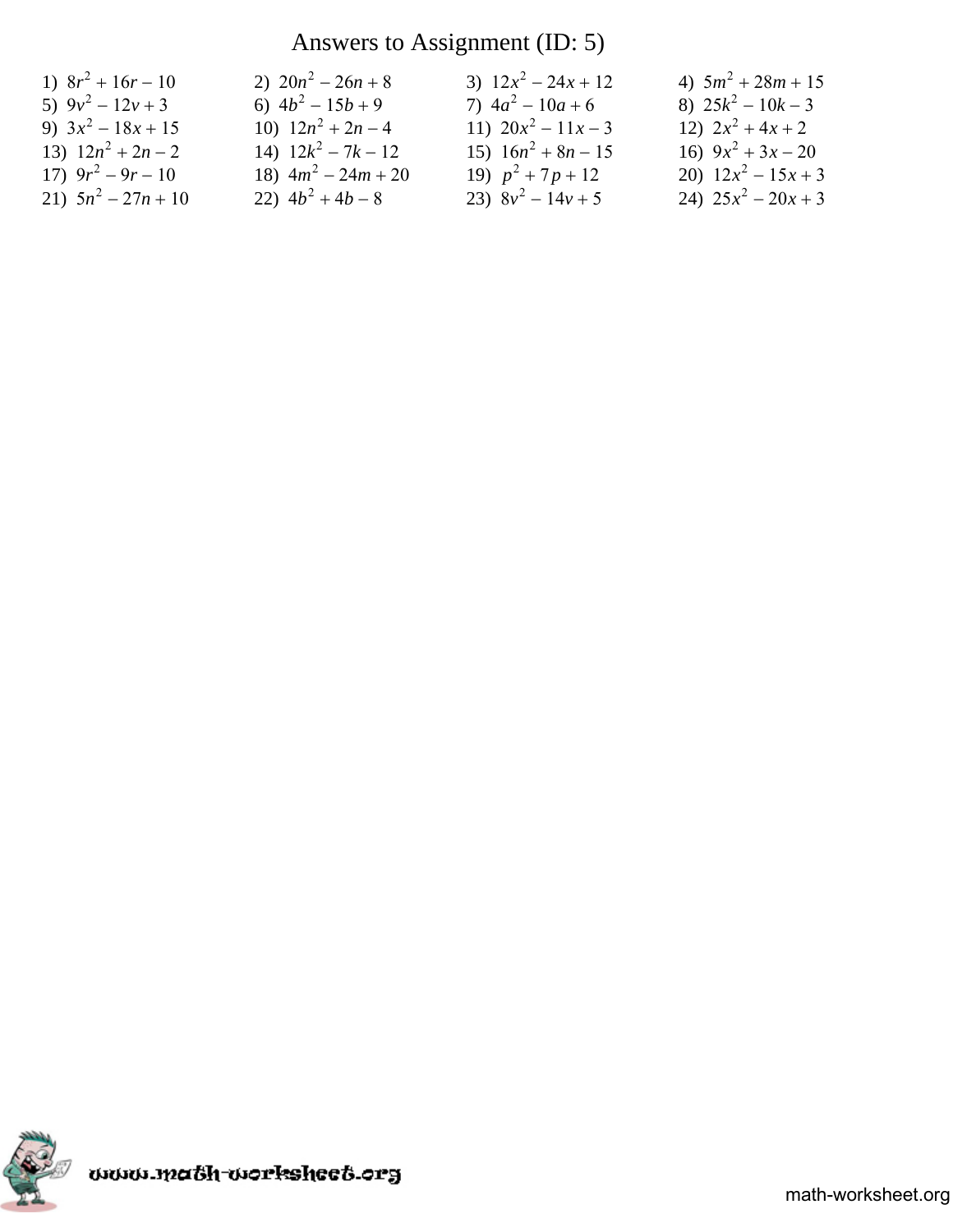|                    | Name               | ID: $6$ |
|--------------------|--------------------|---------|
| Assignment         |                    | Period  |
| Find each product. |                    |         |
| 1) $(x-5)(4x+2)$   | 2) $(a+1)(4a+2)$   |         |
| 3) $(p-4)(2p-5)$   | 4) $(4k+2)(5k-1)$  |         |
| 5) $(3n+3)(5n+5)$  | 6) $(3x+3)(4x+4)$  |         |
| 7) $(5m+4)(3m+4)$  | 8) $(2x-5)(5x+2)$  |         |
| 9) $(5n-4)(3n+5)$  | 10) $(2r-5)(2r-5)$ |         |
| 11) $(v-3)(5v+4)$  | 12) $(b-4)(2b-4)$  |         |
| 13) $(4x-3)(3x+4)$ | 14) $(5n+4)(n+4)$  |         |
| 15) $(a-1)(3a-5)$  | 16) $(5x+3)(x+4)$  |         |
| 17) $(3k-4)(2k+3)$ | 18) $(3x-4)(2x+4)$ |         |
| 19) $(2n+2)(4n+4)$ | 20) $(5k+3)(k+2)$  |         |
| 21) $(5p+4)(3p-2)$ | 22) $(x+4)(4x-5)$  |         |

23)  $(4m + 5)(3m + 2)$ <br>24)  $(4n + 5)(5n + 2)$ 



www.ma&h-workshee&.org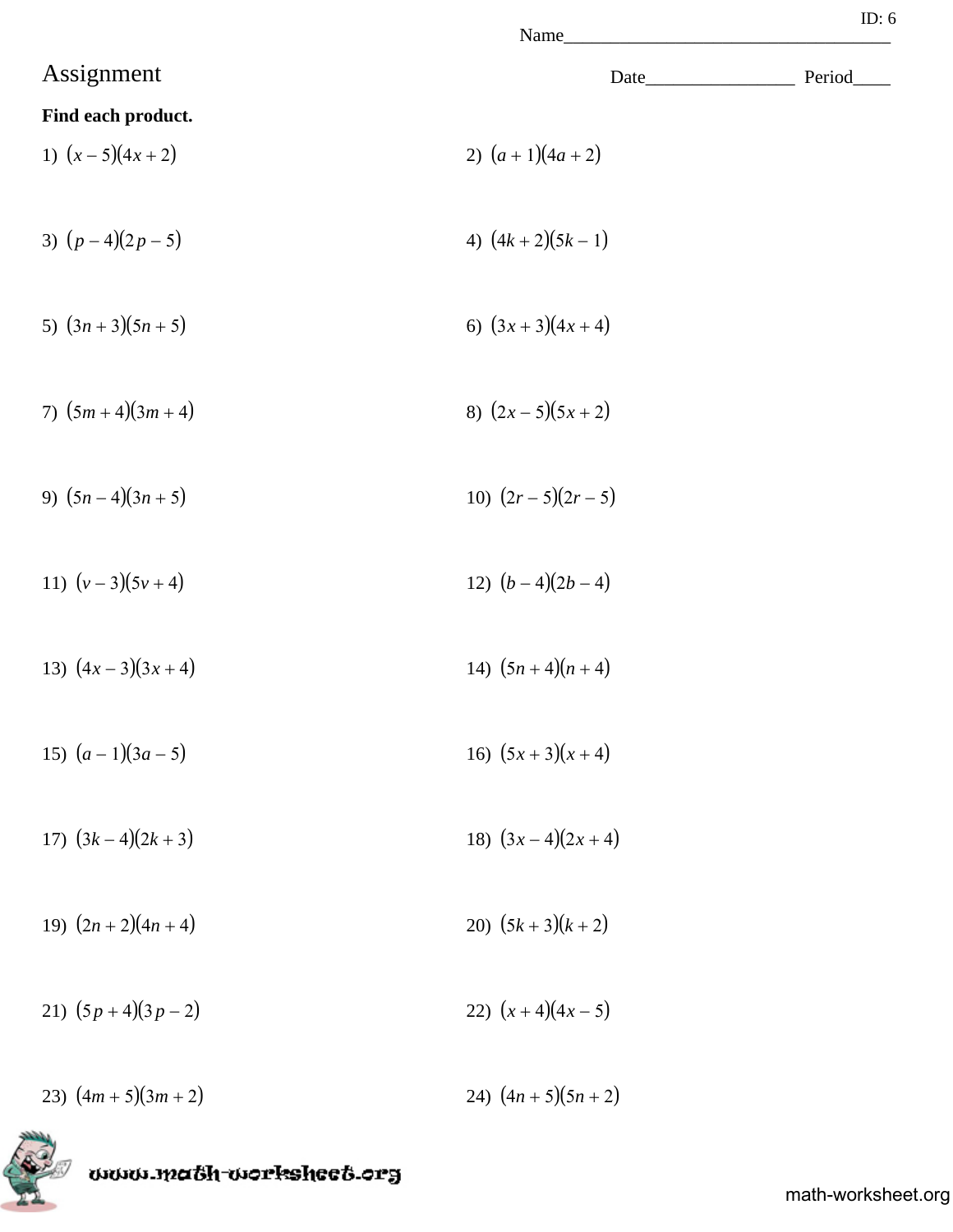# Answers to Assignment (ID: 6)

| 5) $15n^2 + 30n + 15$<br>7) $15m^2 + 32m + 16$<br>8) $10x^2 - 21x - 10$<br>6) $12x^2 + 24x + 12$  |  |
|---------------------------------------------------------------------------------------------------|--|
| 10) $4r^2 - 20r + 25$<br>12) $2b^2 - 12b + 16$<br>9) $15n^2 + 13n - 20$<br>11) $5v^2 - 11v - 12$  |  |
| 15) $3a^2 - 8a + 5$<br>14) $5n^2 + 24n + 16$<br>16) $5x^2 + 23x + 12$<br>13) $12x^2 + 7x - 12$    |  |
| 19) $8n^2 + 16n + 8$<br>20) $5k^2 + 13k + 6$<br>17) $6k^2 + k - 12$<br>18) $6x^2 + 4x - 16$       |  |
| 23) $12m^2 + 23m + 10$<br>24) $20n^2 + 33n + 10$<br>21) $15p^2 + 2p - 8$<br>22) $4x^2 + 11x - 20$ |  |

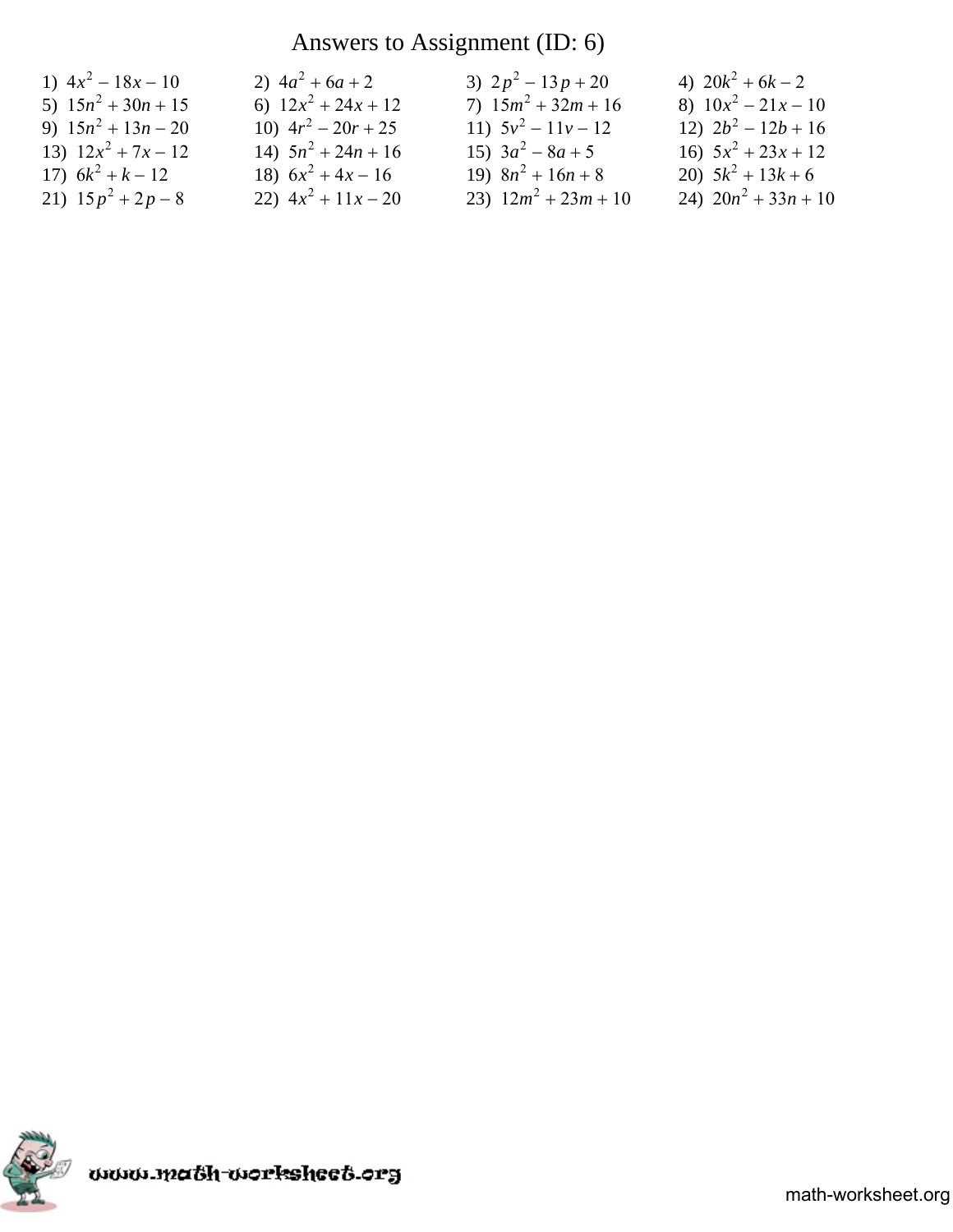|                        | Name               | ID: $7$ |
|------------------------|--------------------|---------|
| Assignment             | Date               | Period_ |
| Find each product.     |                    |         |
| 1) $(3x-4)(5x+4)$      | 2) $(r-5)(4r-4)$   |         |
| 3) $(4n-3)(3n+2)$      | 4) $(3b+4)(b+2)$   |         |
| 5) $(3x-1)(x-1)$       | 6) $(5x+3)(x+1)$   |         |
| 7) $(2a+1)(5a-4)$      | 8) $(2v-2)(5v-5)$  |         |
| 9) $(4p+2)(2p+2)$      | 10) $(2k+1)(3k-2)$ |         |
| 11) $(n+3)(4n-4)$      | 12) $(4m+4)(2m+3)$ |         |
| 13) $(x+2)(5x-2)$      | 14) $(r-2)(r-5)$   |         |
| 15) $(5b-4)(3b+2)$     | 16) $(3x+4)(5x-5)$ |         |
| 17) $(3n - 5)(2n + 5)$ | 18) $(4n-2)(3n+3)$ |         |
| 19) $(5v+4)(v+4)$      | 20) $(2x-2)(2x-4)$ |         |
| 21) $(5a-1)(4a-1)$     | 22) $(k-1)(2k-3)$  |         |

23)  $(4x-5)(2x+2)$  24)  $(4x+2)(x-2)$ 



www.math-worksheet.org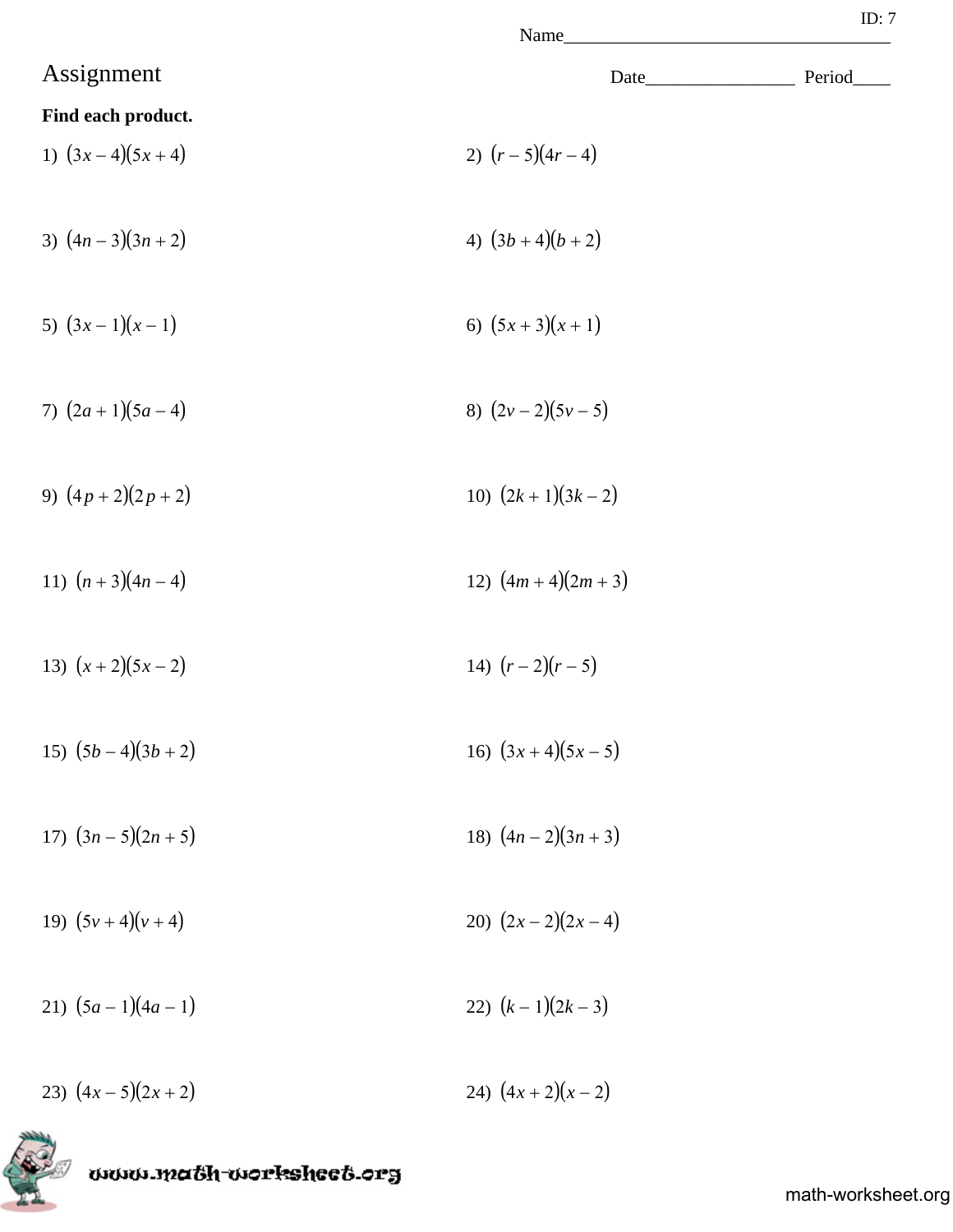## Answers to Assignment (ID: 7)

| 1) $15x^2 - 8x - 16$ | 2) $4r^2 - 24r + 20$ | 3) $12n^2 - n - 6$    | 4) $3b^2 + 10b + 8$   |
|----------------------|----------------------|-----------------------|-----------------------|
| 5) $3x^2-4x+1$       | 6) $5x^2 + 8x + 3$   | 7) $10a^2 - 3a - 4$   | 8) $10v^2 - 20v + 10$ |
| 9) $8p^2 + 12p + 4$  | 10) $6k^2 - k - 2$   | 11) $4n^2 + 8n - 12$  | 12) $8m^2 + 20m + 12$ |
| 13) $5x^2 + 8x - 4$  | 14) $r^2 - 7r + 10$  | 15) $15b^2 - 2b - 8$  | 16) $15x^2 + 5x - 20$ |
| 17) $6n^2 + 5n - 25$ | 18) $12n^2 + 6n - 6$ | 19) $5v^2 + 24v + 16$ | 20) $4x^2 - 12x + 8$  |
| 21) $20a^2 - 9a + 1$ | 22) $2k^2 - 5k + 3$  | 23) $8x^2 - 2x - 10$  | 24) $4x^2 - 6x - 4$   |

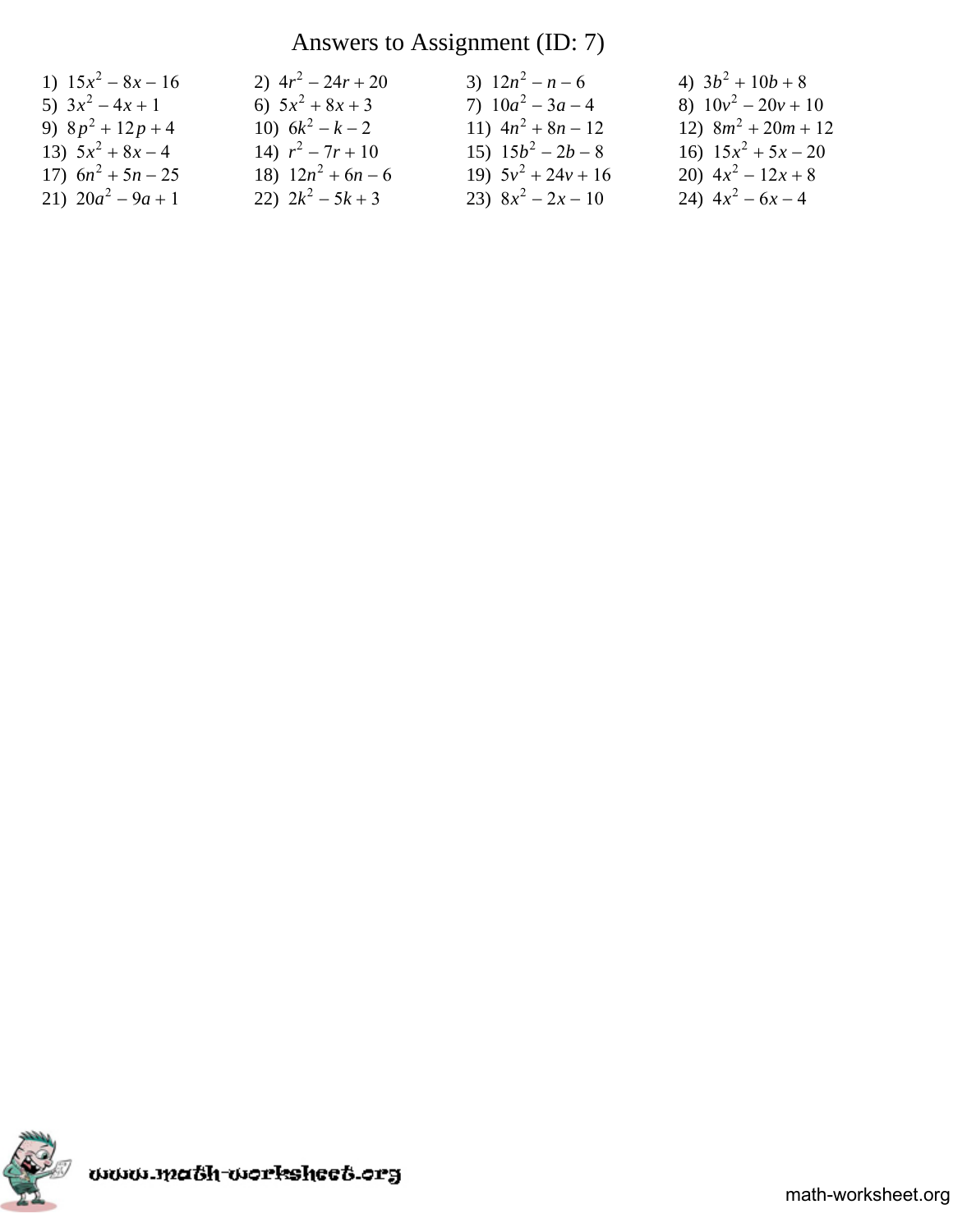|                    | Name              | ID: $8$ |
|--------------------|-------------------|---------|
| Assignment         | Date_             | Period  |
| Find each product. |                   |         |
| 1) $(3p+3)(4p+3)$  | 2) $(n-2)(5n-2)$  |         |
| 3) $(3m+2)(3m-4)$  | 4) $(3x-3)(5x-2)$ |         |
| 5) $(2n+4)(n-3)$   | 6) $(5r-5)(5r+3)$ |         |
| 7) $(2n-4)(2n-4)$  | 8) $(4b-3)(5b+4)$ |         |
|                    |                   |         |

- 9)  $(3m + 5)(4m + 5)$  10)  $(x 4)(x 1)$
- 11)  $(x-2)(2x-2)$  12)  $(3a+2)(5a-3)$
- 13)  $(3x-1)(5x+5)$ <br>14)  $(v-3)(v+1)$
- 15)  $(3k-2)(5k-4)$  16)  $(5x+2)(4x-4)$
- 17)  $(n+3)(2n+1)$  18)  $(2m+4)(3m-2)$
- 19)  $(3p+1)(3p-4)$  20)  $(4r+4)(4r-5)$
- 21)  $(x+5)(2x+3)$  22)  $(3b-5)(4b-3)$
- 23)  $(n+5)(3n-1)$  24)  $(3v-4)(4v-5)$



www.ma6h-workshee6.org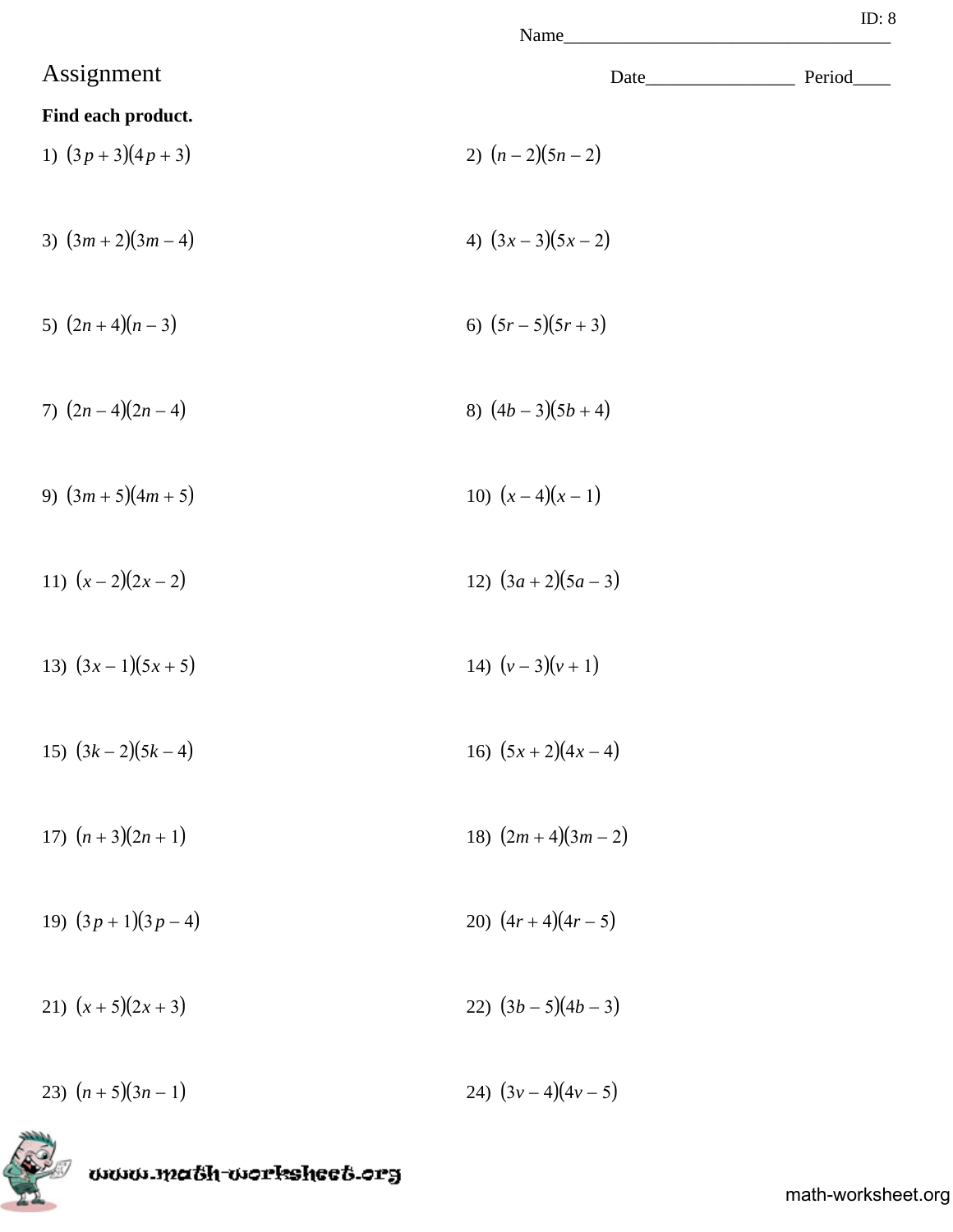## Answers to Assignment (ID: 8)

| 1) $12p^2 + 21p + 9$  | 2) $5n^2 - 12n + 4$    | 3) $9m^2 - 6m - 8$    | 4) $15x^2 - 21x + 6$   |
|-----------------------|------------------------|-----------------------|------------------------|
| 5) $2n^2 - 2n - 12$   | 6) $25r^2 - 10r - 15$  | 7) $4n^2 - 16n + 16$  | 8) $20b^2 + b - 12$    |
| 9) $12m^2 + 35m + 25$ | 10) $x^2 - 5x + 4$     | 11) $2x^2-6x+4$       | 12) $15a^2 + a - 6$    |
| 13) $15x^2 + 10x - 5$ | 14) $v^2 - 2v - 3$     | 15) $15k^2 - 22k + 8$ | 16) $20x^2 - 12x - 8$  |
| 17) $2n^2 + 7n + 3$   | 18) $6m^2 + 8m - 8$    | 19) $9p^2 - 9p - 4$   | 20) $16r^2 - 4r - 20$  |
| 21) $2x^2 + 13x + 15$ | 22) $12b^2 - 29b + 15$ | 23) $3n^2 + 14n - 5$  | 24) $12v^2 - 31v + 20$ |

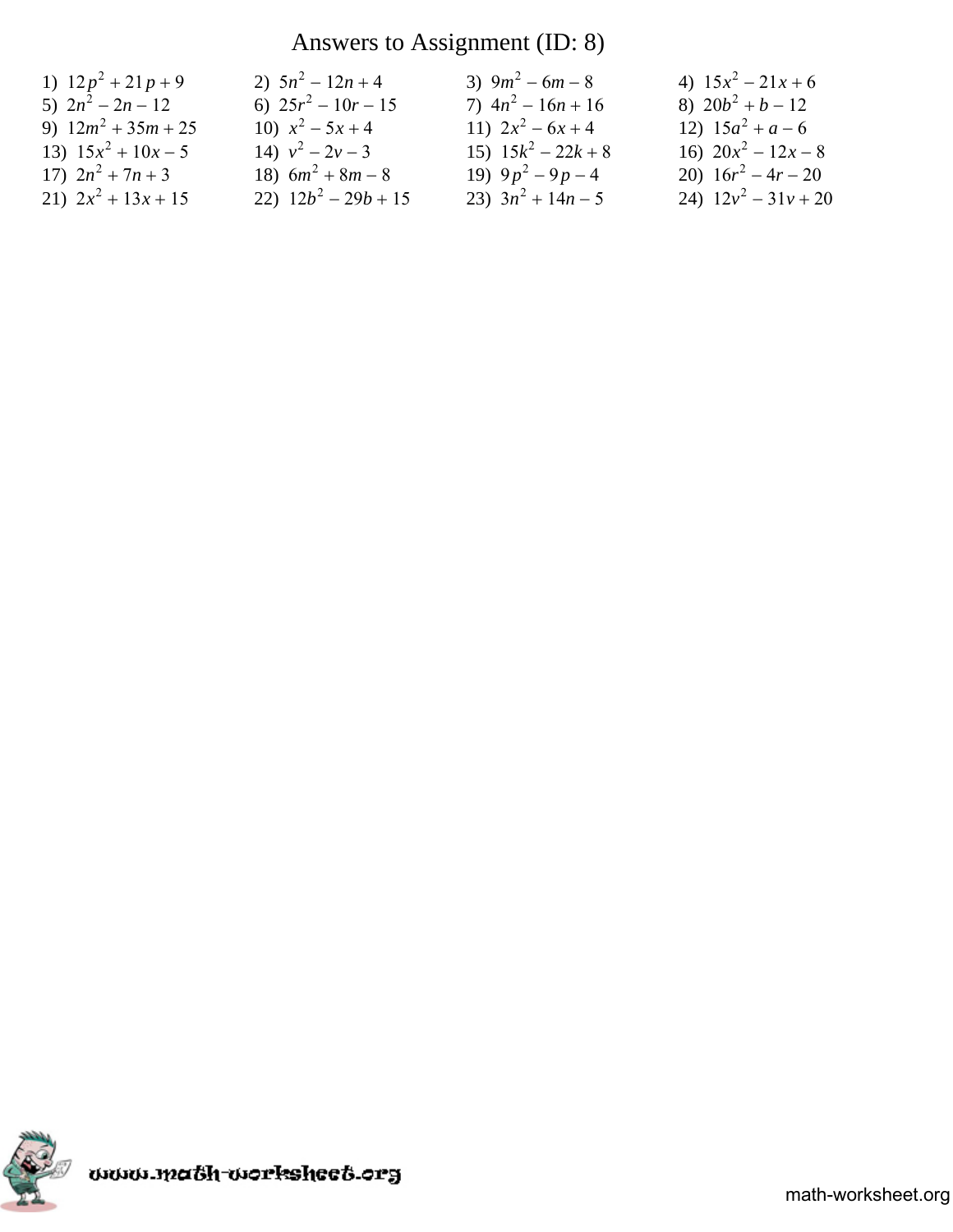|                        | ID: 9<br>Name      |        |
|------------------------|--------------------|--------|
| Assignment             |                    | Period |
| Find each product.     |                    |        |
| 1) $(3n-2)(4n-1)$      | 2) $(5a-2)(4a+5)$  |        |
| 3) $(5k-1)(3k+3)$      | 4) $(3x+2)(5x-5)$  |        |
| 5) $(4x+1)(4x+5)$      | 6) $(5n+1)(n+4)$   |        |
| 7) $(2x-1)(4x-1)$      | 8) $(4x+3)(x-5)$   |        |
| 9) $(3p+2)(5p-1)$      | 10) $(m+2)(4m+1)$  |        |
| 11) $(3m + 5)(5m + 5)$ | 12) $(3r-5)(r-3)$  |        |
| 13) $(5x-5)(4x+4)$     | 14) $(2n-4)(5n+4)$ |        |
| 15) $(2n-4)(3n+2)$     | 16) $(2b-4)(b-1)$  |        |
| 17) $(x-2)(3x+4)$      | 18) $(5v-3)(2v-5)$ |        |
| 19) $(2x-1)(x+3)$      | 20) $(4a-1)(2a-3)$ |        |
| 21) $(3k+5)(k+3)$      | 22) $(3x+1)(2x-1)$ |        |

23)  $(3n-1)(4n+2)$  24)  $(p-3)(3p+3)$ 



www.ma6h-workshee6.org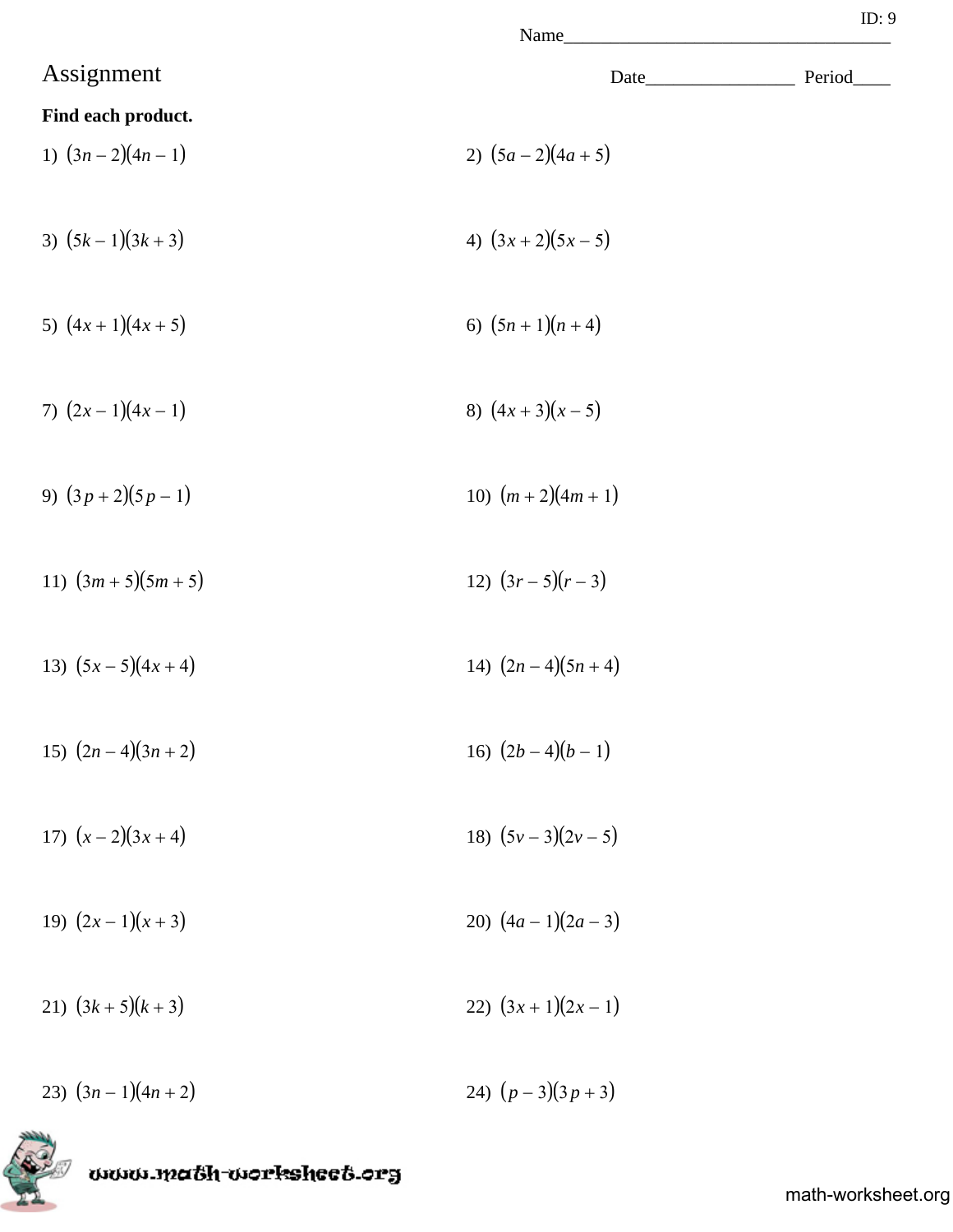## Answers to Assignment (ID: 9)

| 1) $12n^2 - 11n + 2$  | 2) $20a^2 + 17a - 10$  | 3) $15k^2 + 12k - 3$   | 4) $15x^2 - 5x - 10$  |
|-----------------------|------------------------|------------------------|-----------------------|
| 5) $16x^2 + 24x + 5$  | 6) $5n^2 + 21n + 4$    | 7) $8x^2-6x+1$         | 8) $4x^2 - 17x - 15$  |
| 9) $15p^2 + 7p - 2$   | 10) $4m^2 + 9m + 2$    | 11) $15m^2 + 40m + 25$ | 12) $3r^2 - 14r + 15$ |
| 13) $20x^2 - 20$      | 14) $10n^2 - 12n - 16$ | 15) $6n^2 - 8n - 8$    | 16) $2b^2 - 6b + 4$   |
| 17) $3x^2-2x-8$       | 18) $10v^2 - 31v + 15$ | 19) $2x^2 + 5x - 3$    | 20) $8a^2 - 14a + 3$  |
| 21) $3k^2 + 14k + 15$ | 22) $6x^2 - x - 1$     | 23) $12n^2 + 2n - 2$   | 24) $3p^2-6p-9$       |

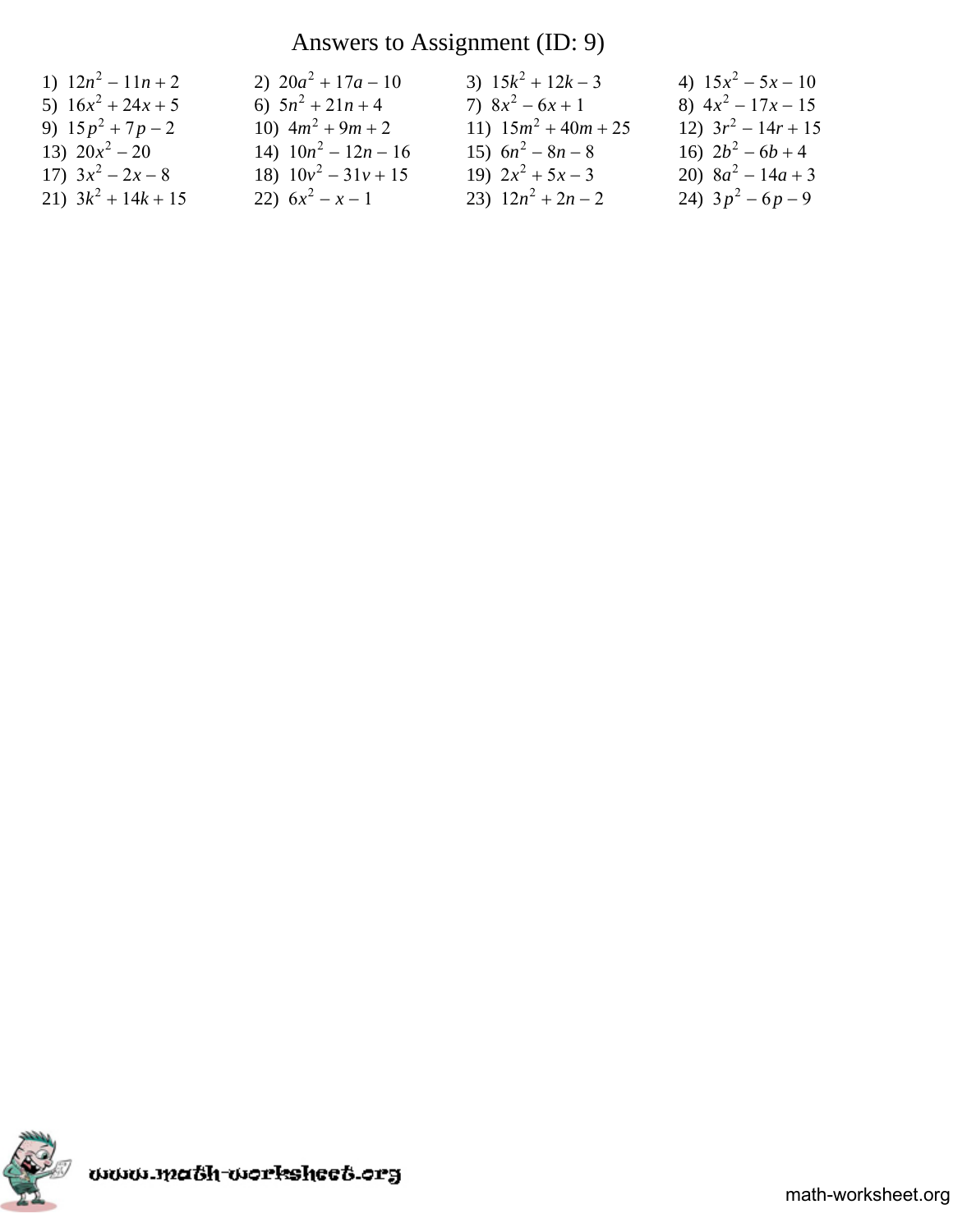|                    | Name_____              |         |
|--------------------|------------------------|---------|
| Assignment         |                        | Period_ |
| Find each product. |                        |         |
| 1) $(5m-4)(3m+2)$  | 2) $(2r+4)(3r+2)$      |         |
| 3) $(5n+5)(4n+5)$  | 4) $(5x+4)(3x-3)$      |         |
| 5) $(2b-5)(3b+2)$  | 6) $(4x-4)(4x-4)$      |         |
| 7) $(n-3)(3n+1)$   | 8) $(3a-3)(a+1)$       |         |
| 9) $(4k-2)(2k-2)$  | 10) $(2x-4)(3x-3)$     |         |
| 11) $(5m+1)(2m+1)$ | 12) $(3n+1)(2n+1)$     |         |
| 13) $(3x-5)(x-3)$  | 14) $(2p+2)(p+4)$      |         |
| 15) $(2x+2)(2x+1)$ | 16) $(4v-4)(v-1)$      |         |
| 17) $(4n+4)(4n-2)$ | 18) $(r+5)(2r+2)$      |         |
| 19) $(4x+5)(3x-1)$ | 20) $(2n + 5)(2n + 4)$ |         |
| 21) $(b-4)(2b+4)$  | 22) $(b+4)(b-5)$       |         |
| 23) $(3v-3)(3v+1)$ | 24) $(5x-2)(5x-2)$     |         |